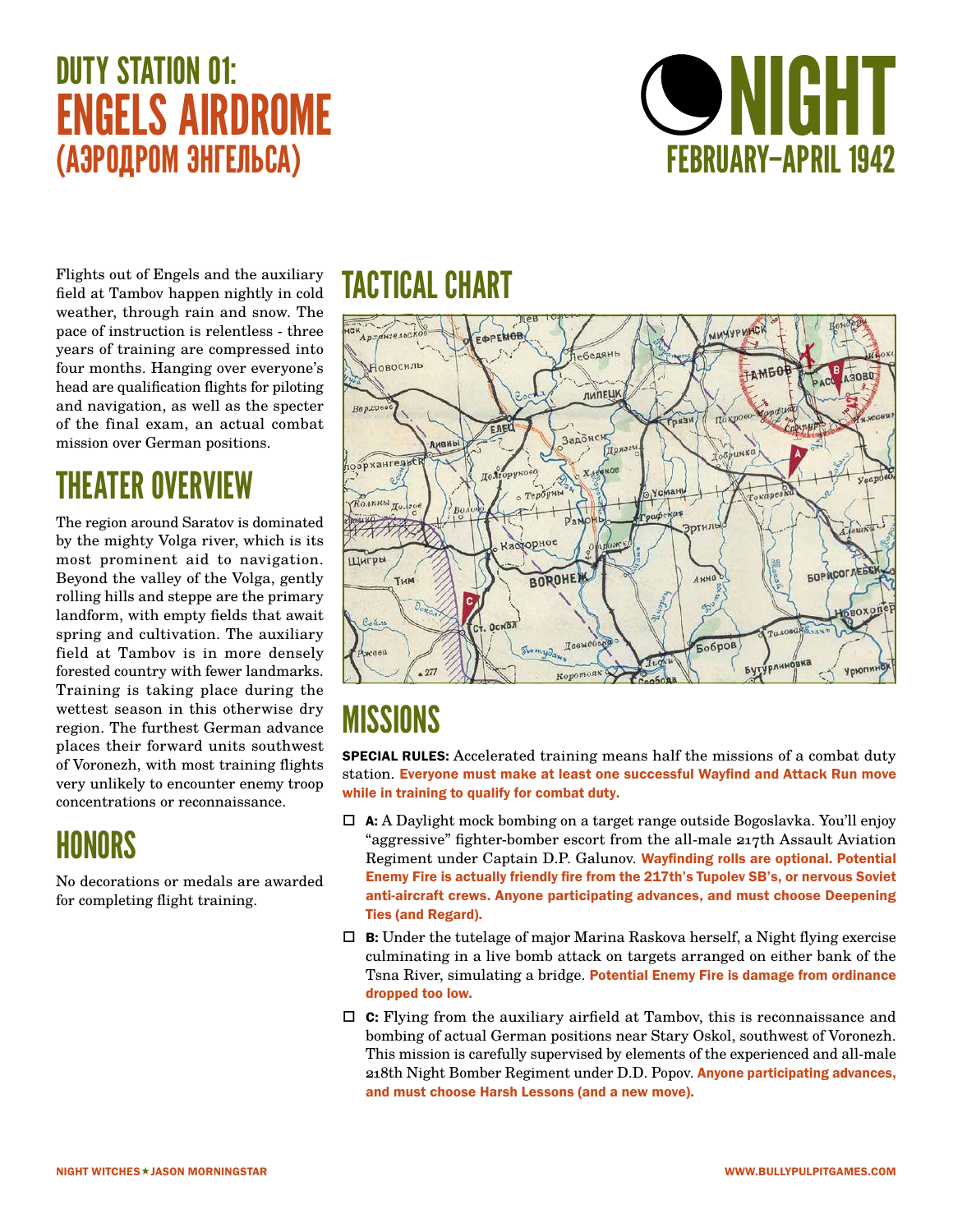# DUTY STATION 01: ENGELS AIRDROME (АЭРОДРОМ ЭНГЕЛЬСА)



Accelerated training under Major Marina Raskova has begun at the Engels Aerodrome, across the Volga river from Saratov. Classroom and ground-based instruction happens at Engels, with flight exercises and tactical problems conducted out of a rough field near Tambov that simulates combat conditions. The pace is brutal and the stakes are high—anyone falling behind is immediately washed out.

# LOGISTICS OVERVIEW

Engels Airdrome is a major center for flight training, buzzing at all hours with fighter, bomber and transport crews learning to handle their aircraft. Many begin earning their wings in the front seat of a Po-2. Support is ubiquitous and resources are abundant;  $+1$  ongoing for Scrounge and Repair at the well-equipped Engels Airdrome.

#### COMMAND STAFF

Regimental Commander

Chief of Staff

Regimental Politruk

Logistics & Training Officer

Deputy Politruk

#### **OTHERS**

#### AIRBASE LAYOUT



#### **QUESTIONS**

- Which officer trainee arrived already homesick?
- Which one of you has caught the eye of Major Raskova, and for what?
- How are you dealing with the minor sabotage of your planes by male ground crews?
- How is the Engels Aerodrome laid out? Where are the barracks, the flight line, the hangars, the classrooms, the supply depot, the command building and control tower? Where is the exercise yard and the secluded spot by the Volga where you can look over at the bustling city of Saratov?

*Draw it.*

By the way, what unusual feature makes the auxiliary field at Tambov so difficult to fly out of?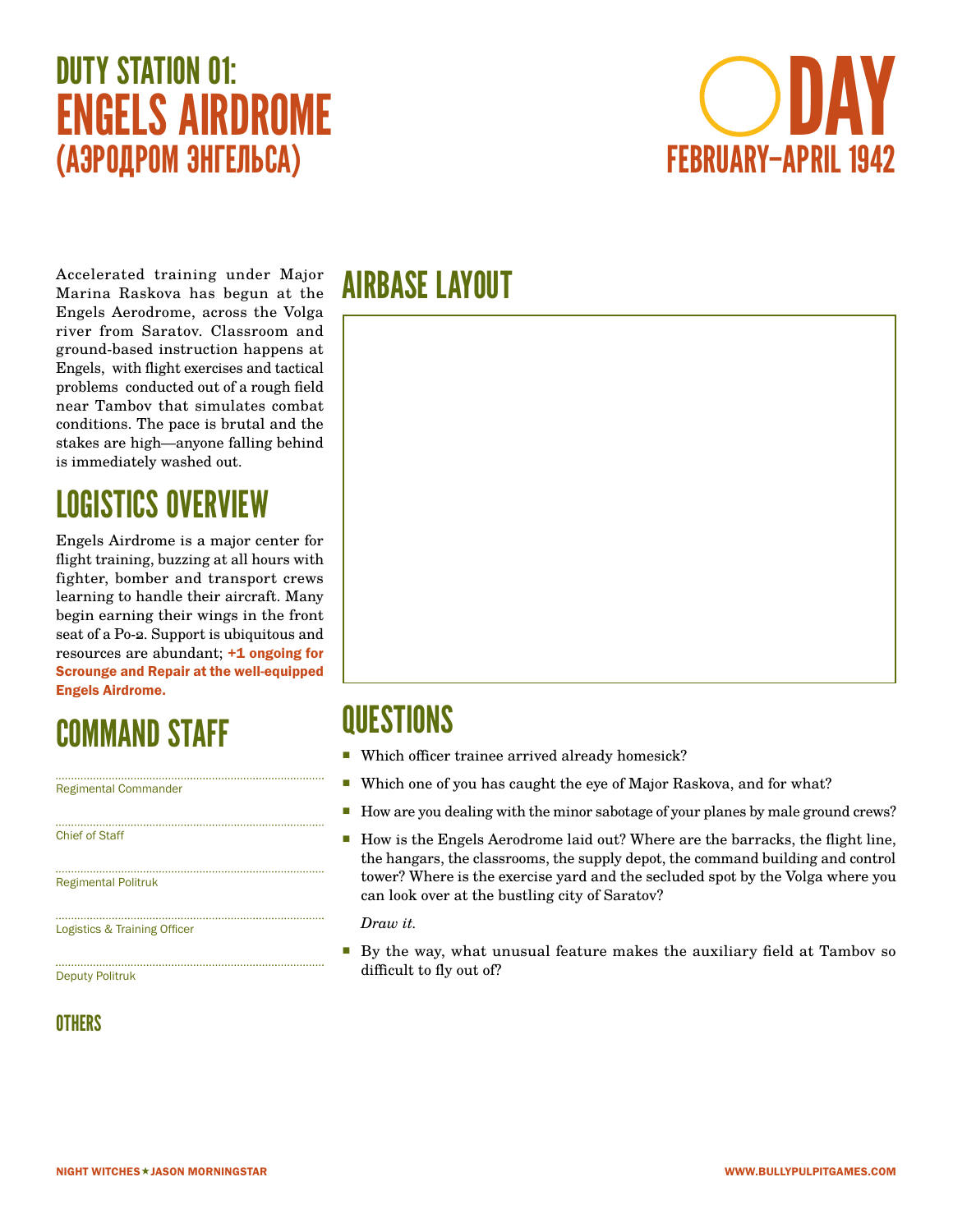# DUTY STATION 02: TRUD GORNYAKA (ТРУД ГОРНЯКA)



The summer weather is good for flying and the Fascist scum have not quite learned how to counter harassment bombing. The biggest dangers come from inexperienced crews and your own primitive airfield, which is made of split logs and mud. Hay bales line the runway and are set on fire to guide damaged planes home. Circumstances are…not ideal.

#### THEATER OVERVIEW

The tactical area encompasses the western gateway to the Caucasus, consisting of birch forests, marshes and fertile agricultural lands. Most of these have been abandoned, and cultivated fields make useful landmarks from the air. A major southeast-northwest rail line from Donetsk through Luhansk to Starobilsk is also a key strategic feature and navigational reference, as is the Donets river just north of Trud Gornyaka. Navigators, look for structures around the Bryanka coal mines and long fire breaks in the forests. Note that a skilled pilot can put a Po-2 down in one of these fire breaks in an emergency.

#### HONORS

No campaign medals are awarded for defensive operations in the Don river basin.

#### TACTICAL CHART



- $\Box$  **A:** Bombing a German First Panzer Army headquarters unit. Expect mobile anti-aircraft artillery and, possibly, advance intelligence of your arrival.
- $\Box$  **B:** Harassing German and Hungarian infantry massing at a crossing along the Mius river. Expect little resistance, unless you fly low enough to see the unit patches on their shoulders.
- $\Box$  **C:** Precision bombing of the railroad crossing at Likhaya. Denying this junction to rolling stock is an urgent request from the 40th Army, who intend to retake the area and quickly put the rail line back in service.
- $\Box$  **D:** Bombing a German marshaling yard behind the Don river crossing. Expect railcar-mounted anti-aircraft guns, searchlights, and enemy air patrols at dusk and dawn.
- $\Box$  **E:** Supporting the retreat from Rostov-on-Don by harassing German ordinance depots. To reach this target, every plane in the Section will have to first endure Enemy Fire. Anyone participating advances.
- $\Box$  F: Intense bombing of German troop positions and supply depots across the Kuban area around Starobilsk and the Taganrog-Kuybyshev line. Heavy patrols by Luftwaffe's elite JG54 group should be expected through this area of operation. All consequences are increased by one during this mission. Anyone participating advances.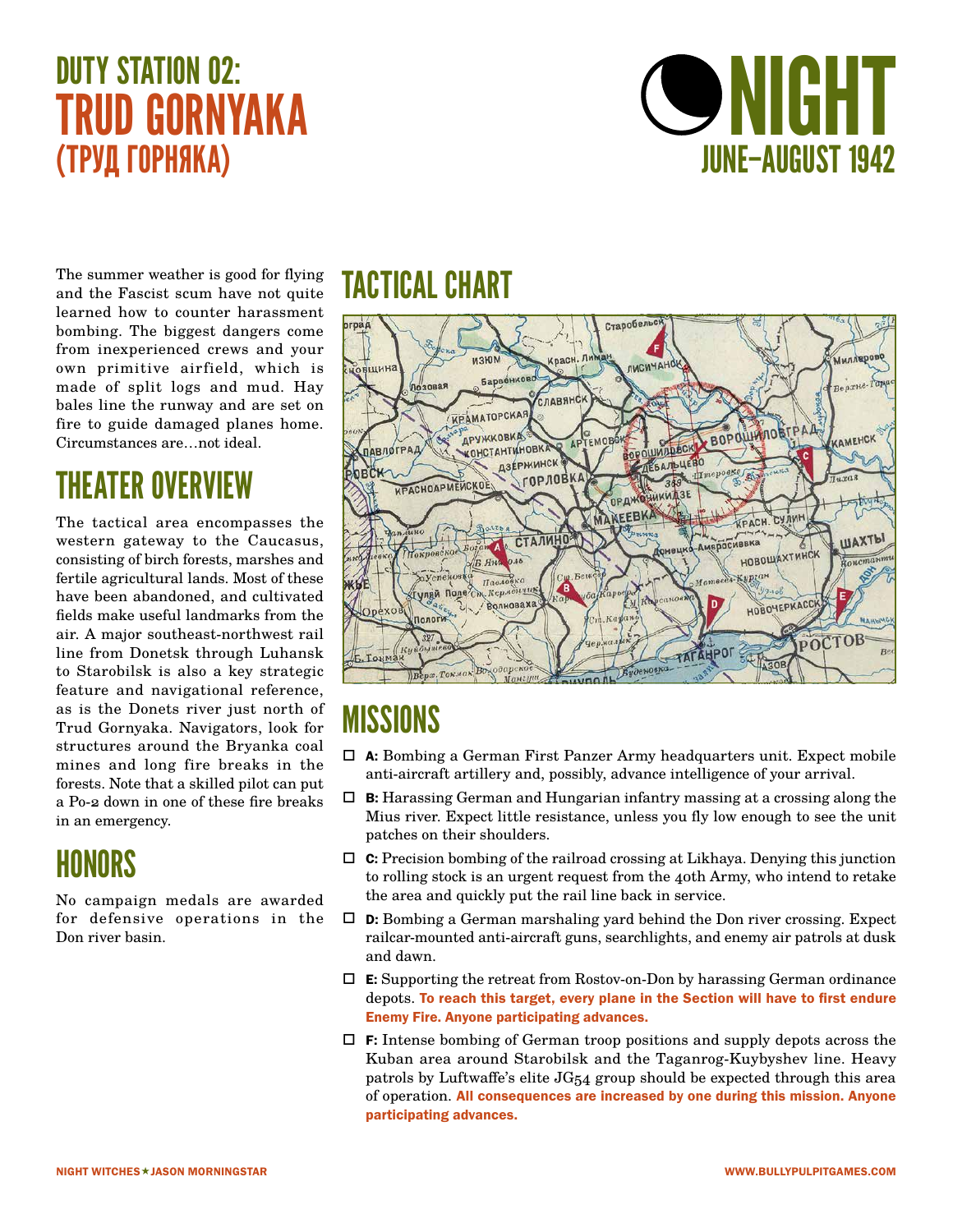# DUTY STATION 02: TRUD GORNYAKA (ТРУД ГОРНЯКA)



Two months have passed. The 588th has relocated to a remote field in the middle of nowhere, within striking distance of active combat zones on three sides. The thunder of artillery is constant. The badly battered Red Army is in retreat; communication and supplies are erratic. It's time to earn first blood in the Don river basin.

#### LOGISTICS OVERVIEW

Everything is chaos and the supply chain is seriously fractured. New recruits can't even find the Regiment, much less parts and consumables. Occasionally aircraft need to be dispatched to distant warehouses by day to bring back food. -1 ongoing for Scrounge and Repair at Trud Gornyaka. Find it and fix it yourself. Welcome to the war.

#### COMMAND STAFF

Regimental Commander

Chief of Staff

Regimental Politruk

Logistics & Training Officer

Deputy Politruk

#### **OTHERS**

#### AIRBASE LAYOUT



#### **QUESTIONS**

- Which officer of the 588th was in no condition to fly when the regiment arrived in Trud Gornyaka?
- What is being done to keep livestock off the runway, and why isn't it working?
- Who gave the German FW190 pilot seemingly obsessed with your regiment the nickname "Yellow-Tail"?
- What does the rye field used as an airbase at Trud Gornyaka look like? Where is the rough runway lined by hay bales? Where are the leaky plywood covered dugouts that serve as barracks? Where is the actual village, and the edge of the thick forest? What's the one place not drenched in mud?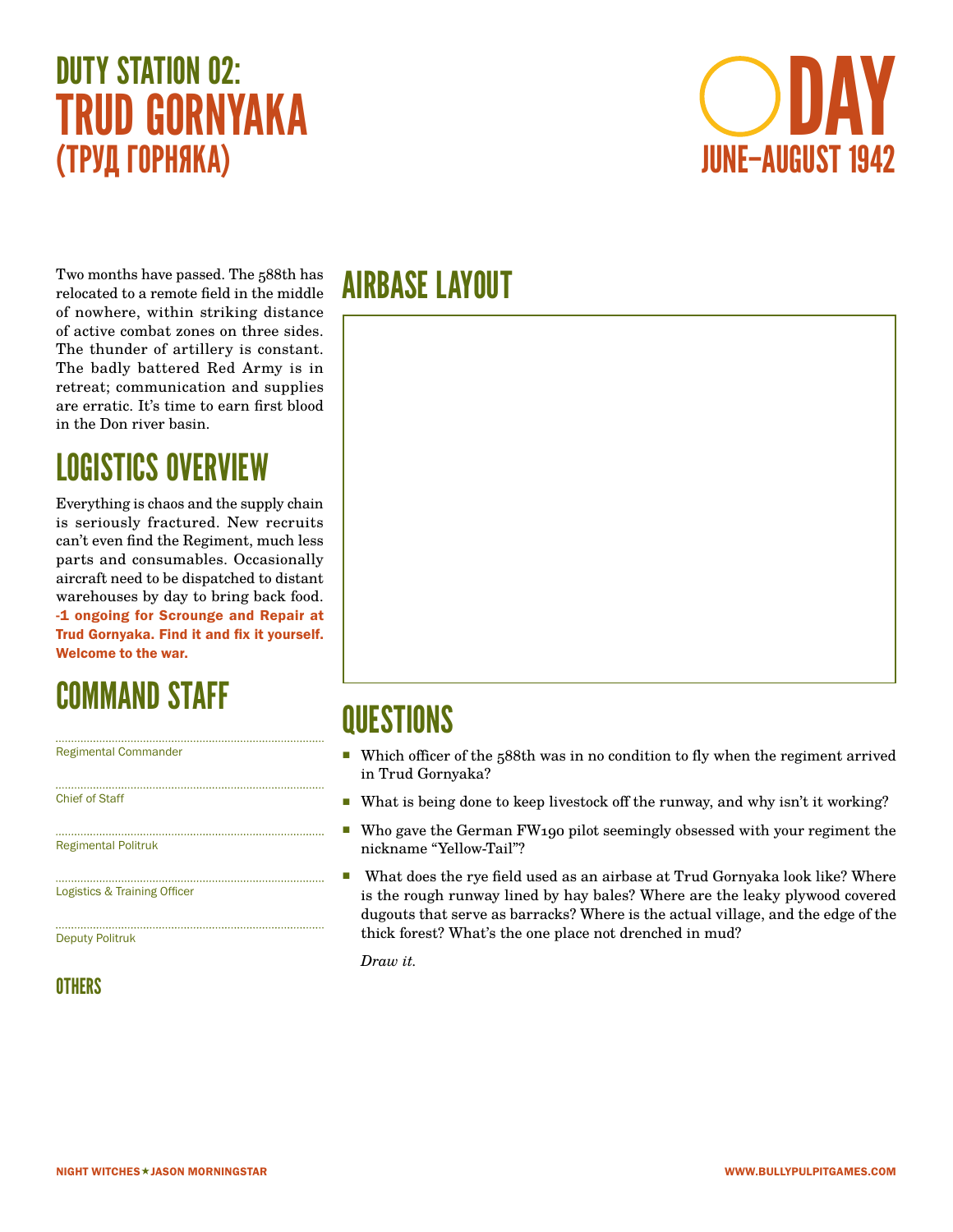# DUTY STATION 03: **PASHKOVSKAYA** (ПАШКОВСКАЯ)



The regiment has moved west and south, into the warm southern maritime region dominated by the Kerch Strait. Now you're occasionally flying over water for the first time.

Targets are heavily defended by antiaircraft artillery, aided by spotlights and supplemented by occasional fighter cover. The Germans are slowly learning how to defeat the Po-2 using FW-190 fighters at dusk and dawn.

# THEATER OVERVIEW

The northern portion of the tactical area consists of marshes, bottomlands and vast swathes of arable land, much of it now fallow. The southern portion consists of rough country covered in beech forests, rising into low hills and even mountainous terrain. The maritime climate is temperate and very wet. The Kuban river is the dominant waterway, stretching inland to Krasnodar and beyond. German troops can appear anywhere in the tactical area.

Navigators, look for newly cultivated fields in the north, patterns of small lakes, unusual forest landmarks, and bald hillsides in the south as waypoints.

#### HONORS

Upon changing duty stations, all members of the 588th Regiment are awarded the Campaign Medal for the Defense of the Caucasus. This honor does not increase the +medals stat and has no mechanical effect.



#### TACTICAL CHART



- $\Box$  **A:** Harassment of German positions near the Keramzitovy Zavod rail junction. Expect searchlights and flatcar-mounted anti-aircraft guns.
- $\Box$  **B:** Bombing of a German supply depot near the front lines at Krasnodar. Expect enemy combat air patrols.
- $\Box$  **C:** Attacking your own airfield, hastily evacuated and now being overrun by the enemy. German troops are on the ground and preparing to land aircraft, which would be a disaster. The 7-9 consequence when Wayfinding on this mission is always Enemy Fire. Anyone participating advances.
- $\Box$  **D:** Bombing the Krymskaya fuel dump and rail yard, near the city of Novorossiysk on the Black Sea. A low-altitude attack on this target is suicidal, so precision will be required. Burning fuel will illuminate you against the night sky as you depart.
- $\Box$  **E:** Bombing the heavily-defended Village of Taman, behind the dreaded "Blue" Line". Expect anti-aircraft artillery unless you come in over the sea, itself a dangerous proposition.
- $\Box$  F: Conducting a daylight supply drop on the Malaya Zemlya beach-head near Novorossiysk, tenuously held by Soviet naval infantry. No Wayfinding roll is needed for this mission. To reach this target, all planes will have to first endure Enemy Fire. Anyone participating advances.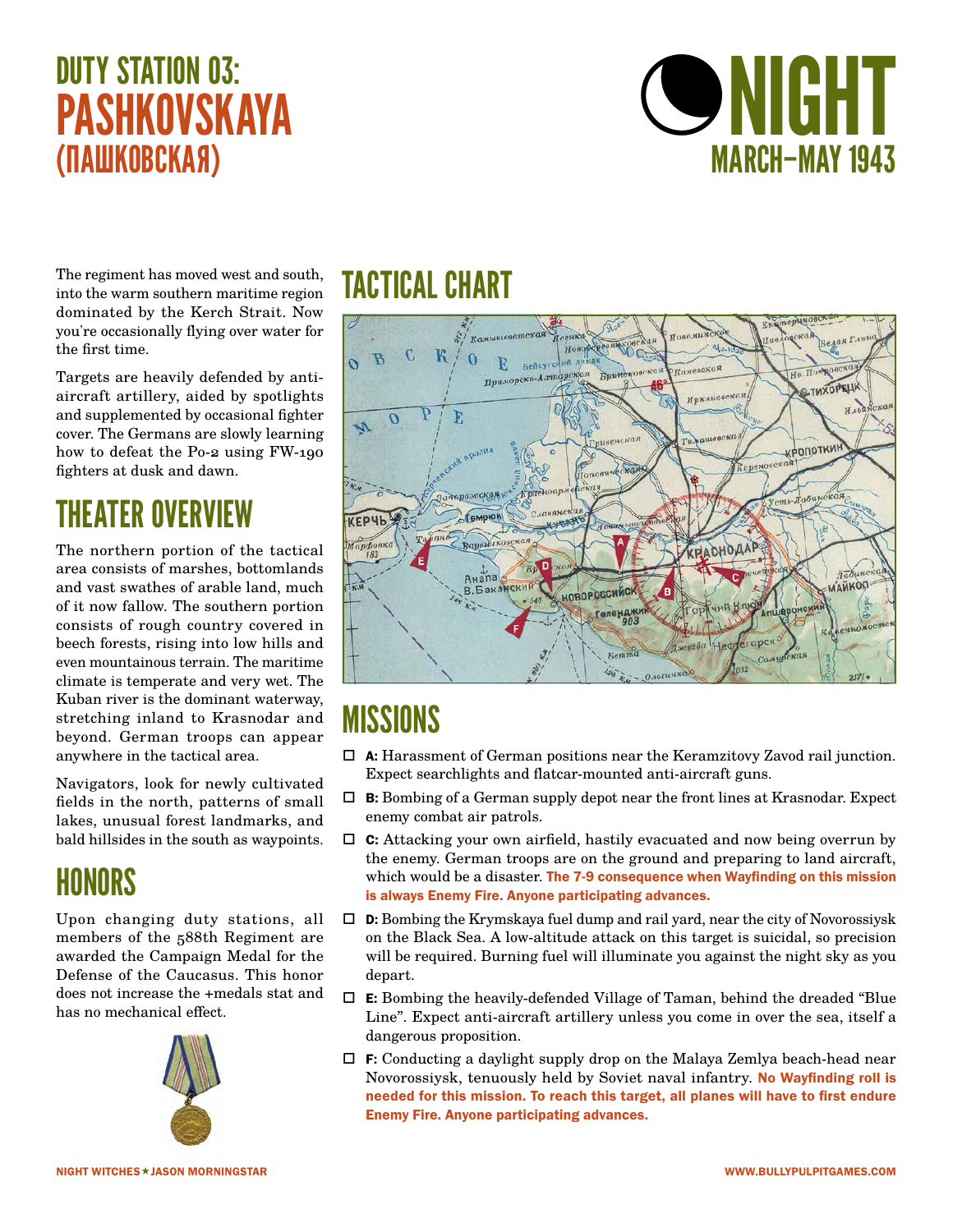



Six months have passed. From a hastily converted civilian airfield here in Pashkovskaya ("Pash-KOV-skya"), you are supporting the Black Sea Fleet in the battle for the Caucasus. The Germans are pushing hard but you are pushing harder.

You're sharing the field with the celebrated (and all-male) 218th Fighter Regiment, who have requisitioned everything of utility or value, leaving you with the scraps.

#### LOGISTICS OVERVIEW

Pashkovskaya is quite close to the city of Krasnodar, which is a linch-pin in the German plans for seizing the Caucasus. Expect many of your missions to be flown very close to home.

The supply situation is adequate, with rail lines serving the city of Krasnodar and trucks available to the airbase personnel nearby.

Adequate supplies: +0 to all Scrounge and Repair rolls.

#### COMMAND STAFF

Regimental Commander

Chief of Staff

Regimental Politruk

Logistics & Training Officer

Deputy Politruk

**OTHERS** 

# AIRBASE LAYOUT



# **QUESTIONS**

- What completely unreasonable demand has been made on the regiment?
- When is Lieutenant General Igor Miroshnichenko, Commander of the Fourth Air Army, arriving for the inspection?
- What steps have been taken to keep the regiment efficient in such close quarters with her brothers in the 218th?
- What does the shared military airfield at Pashkovskaya look like? Where are the overcrowded women's barrack tents shared with the 586th and where are the spacious huts of the 218th? Where are the motor repair hardstands, the armorer's bunker, and the command tent?
- What object just beyond the perimeter is a stark reminder of war's cost?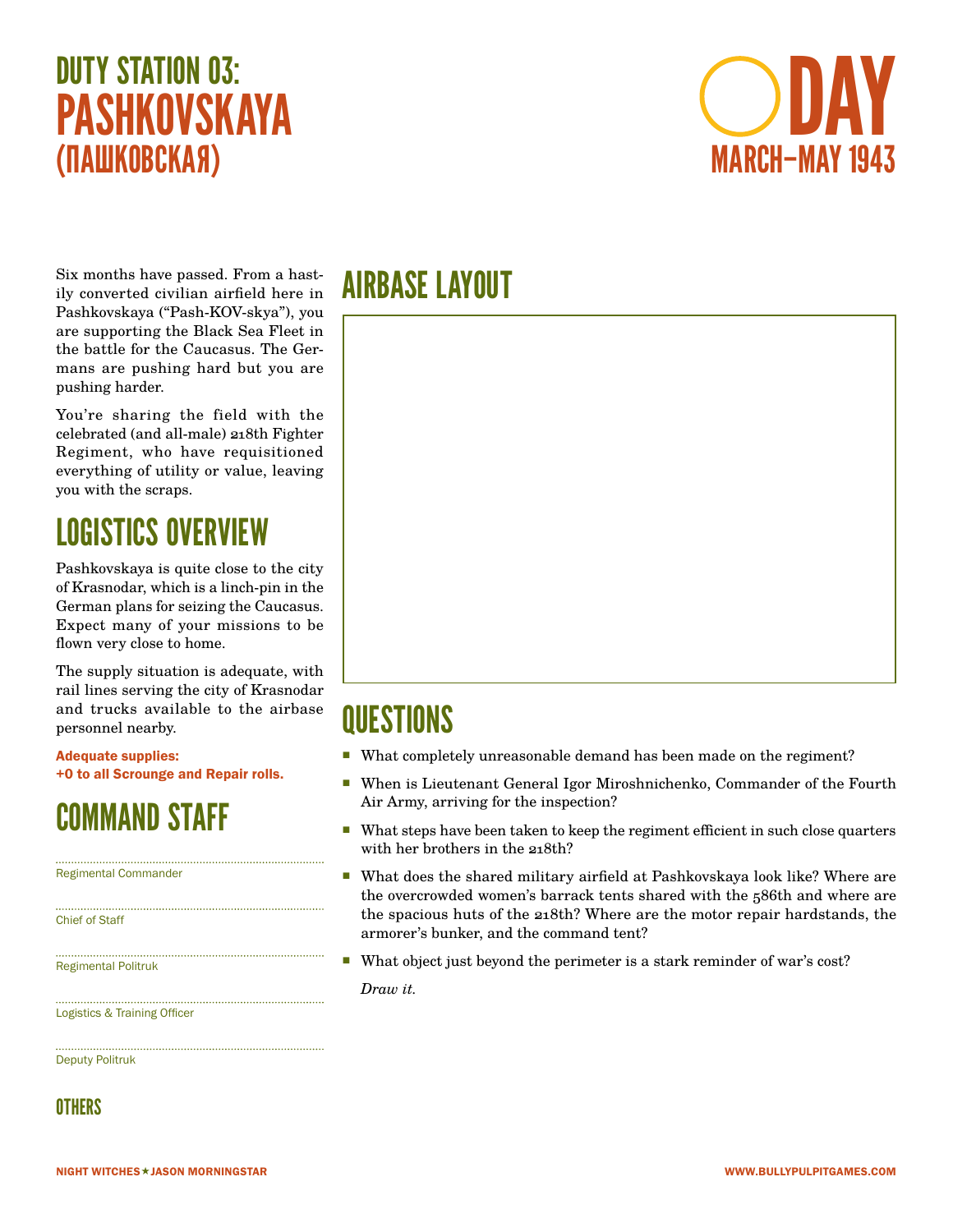# DUTY STATION 04: PERESYP' (ПЕРЕСЫПЬ)



Driving the Fascist beasts off the Taman Peninsula requires a new kind of flying—often above the Sea of Azov and Black Sea, over water at night. Without landmarks this requires dead reckoning with the careful coordination of airspeed, heading and time. Extremely technical flying in foul weather, combined with stiffening German resistance, makes for very stressful nights in the cockpit.

#### THEATER OVERVIEW

The tactical area covers the Taman Peninsula, Kerch Strait and eastern Crimea. This is a region of complex topology, with mountains, foothills and rocky lowlands all straddled by open water to the north and south. Navigators, memorize the features of the coastline—if you can find the Chushka spit you can follow it to solid ground and home. Sea approaches will demand skilled technical flying, and you can expect strong resistance from land and air and even sea at fascist-controlled ports like Feodosiya. There is no location completely safe from Hitlerite attacks within the operational zone.

#### HONORS

Upon changing duty stations, all members of the 588th Regiment are awarded the 46th Taman Guards banner. This honor does not increase the +medals stat and has no mechanical effect.



#### TACTICAL CHART



- $\Box$  **A:** The western terminus of the German cable tram moving equipment across the Strait. The tramline extends several kilometers from the Crimean side northeast of Kerch to the Chushka spit.
- $\Box$  **B:** KG<sub>51</sub>'s Luftwaffe fuel depot at the Feodosiya airfield. This is deep in Germanoccupied territory. This mission requires a pincer approach, one of which is over water—two Wayfinding rolls by different navigators are needed to successfully locate the target. Anyone participating advances.
- $\Box$  **C:** German trenches, close to friendly infantry near the village of Urma straddling the Kuban river. Expect ineffectual ground fire.
- $\Box$  **D:** Rail marshaling yard behind the Kerch salient at Alushta. Expect fierce anti-aircraft fire and searchlights.
- $\Box$  **E:** Anti-aircraft defenses atop Mt. Mitridat above Kerch, dangerous and technically difficult to reach. The guns themselves have been modified to fire at negative elevation, toward the beaches below. The Lead plane automatically takes Enemy Fire. This mission requires two Attack Runs for successful completion. Anyone participating advances.
- $\Box$  F: Daylight search for three missing barges full of naval infantry lost on the Black Sea. This mission requires Wayfinding. An Attack Run to drop supplies and messages is optional; Enemy Fire on a failure represents the harsh maritime environment.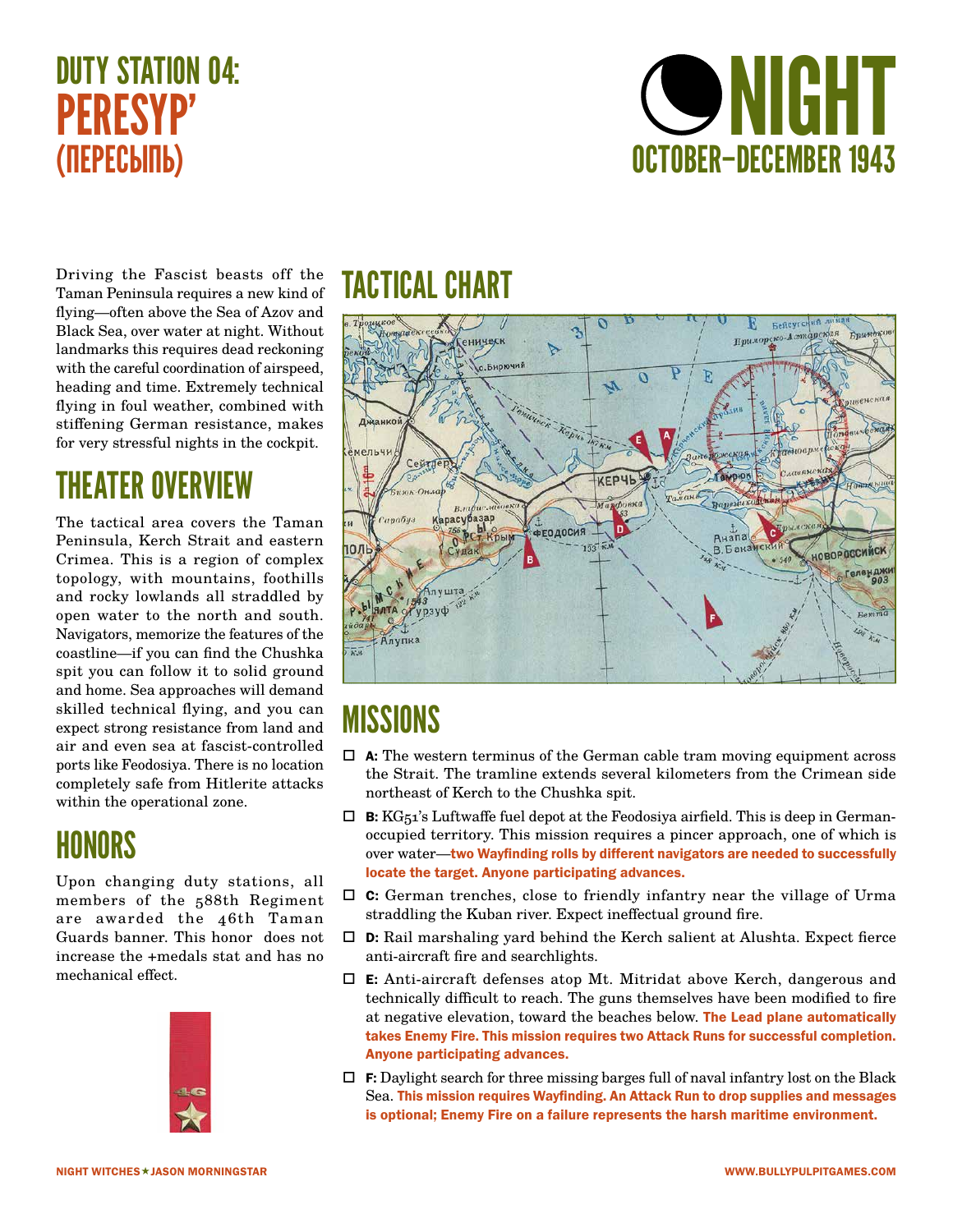



Four months have passed. The battle of the Caucasus is slowly changing momentum in the Soviet Union's favor, but the butcher's bill has been high and no end is in sight. You're operating out of a picturesque coastal village with magnificent views of the serene Sea of Azov. The villagers resent your presence and your takeover of their community.

#### LOGISTICS OVERVIEW

Peresyp' is close enough to truck-served supply lines feeding the Red Army that the Regiment is adequately provisioned despite winter weather. The local villages scattered along the coast of the Sea of Azov can provide what the Red Army Air Force does not—for a price, of course.

Adequate supplies: +0 to all Scrounge and Repair rolls.

#### COMMAND STAFF

Regimental Commander

Chief of Staff

Regimental Politruk

Logistics & Training Officer

Deputy Politruk

#### **OTHERS**

#### AIRBASE LAYOUT



#### **QUESTIONS**

- Which officer of the 588th is quietly afraid to fly over water?
- What secret luxury item are the local villagers rumored to possess, and who would gladly pass up a promotion to get her hands on just a little?
- Why has the NKVD set up shop in the abandoned church?
- How is the runway—the packed-dirt main street of the village of Peresyp'—oriented? Where is the converted school used as barracks, briefing room and staff headquarters? How about the well-guarded supply tent, the barn-turned-hangar, and the lonely hill overlooking the sea?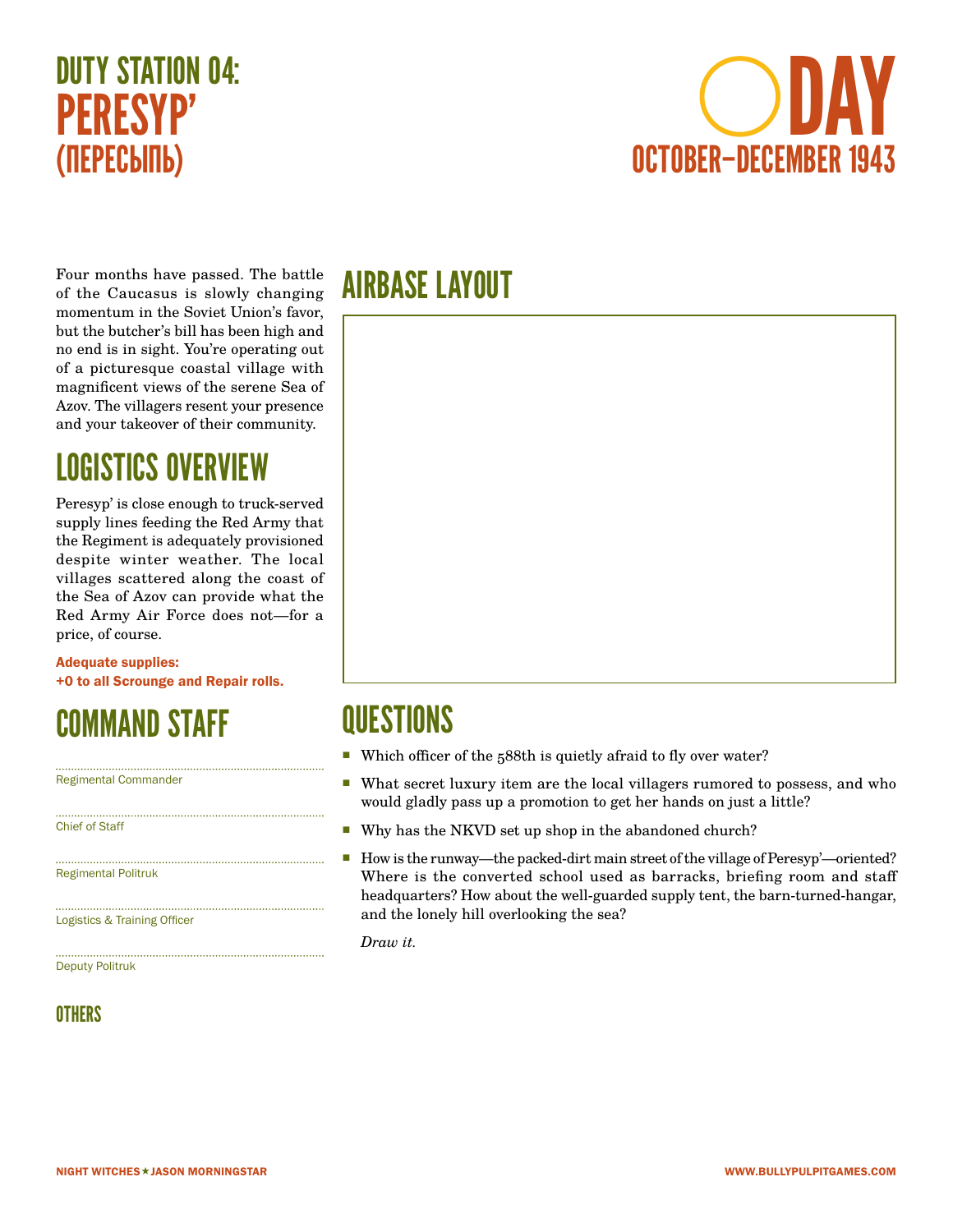# DUTY STATION 04 (ALTERNATE): RUDNYA (РУДНЯ)



The flying in featureless Byelorussia is quite different from the hilly Caucasus. The Luftwaffe has learned to fear our Regiment and is busy perfecting countermeasures, so stay alert. Front lines are fluid and you can expect enemy interference from air or ground in any quarter. Nightly summer rains and scarce landmarks may be the bigger threat, however.

#### THEATER OVERVIEW

The terrain in the tactical area is monotonous - marshy birch forest interspersed with marshy pine forest. Dead reckoning will be helpful here - the forests are, in essence, another sea. Landing a plane in a village or fire break may be tempting, but summer rains mean that your impromptu runway will be a morass of mud. From the Mogilev district, where fighting is heavy, you can follow the Dniepr up to the city of Orsha. Orsha is a good point of reckoning, on the fork of the Dnieper and Arshytsa rivers. Follow the Dniepr east to a prominent oxbow, then due north is home.

#### HONORS

No campaign medals are awarded for offensive operations in the Byelorussian area of operations.

#### TACTICAL CHART



- $\Box$  **A:** Flying to the base of Simcha Zorin's Jewish partisans, hidden in the Naliboki Forest. A Red Army officer must be delivered, and Zorin must be evacuated. No Attack Run is needed but the liaison plane must make a Wheels Down roll. All consequences are increased by one during this mission.
- $\Box$  **B:** Harassing enemy defensive positions along the Pronya river in the Mogilev sector.
- $\Box$  **C:** Bombing the headquarters of the collaborationist Byelorussian Central Rada in Minsk. If any consequences during an Attack Run are called for on this mission, one must always be "crew is marked". Anyone participating advances.
- $\square$  **D:** Supporting the 588th's aviation maintenance battalion, hunting German stragglers in the forest surrounding the airbase. Low-level flying to spot enemies, and steep, dangerous banks to shoot at them with the rear machine gun.
- $\Box$  **E:** A precision "stealth" attack on command elements of SS-Sturmbrigade RONA, made up entirely of Russian traitors. The goal is to assassinate their leader, Bronislav Kaminski. They are encamped in Orsha.
- $\Box$  **F:** Conducting long-distance harassment of the Luftwaffe airfield at Zambrów, in eastern Poland. The weather is foul-the 7-9 consequence when Wayfinding on this mission is always harm to the crew. Anyone participating advances.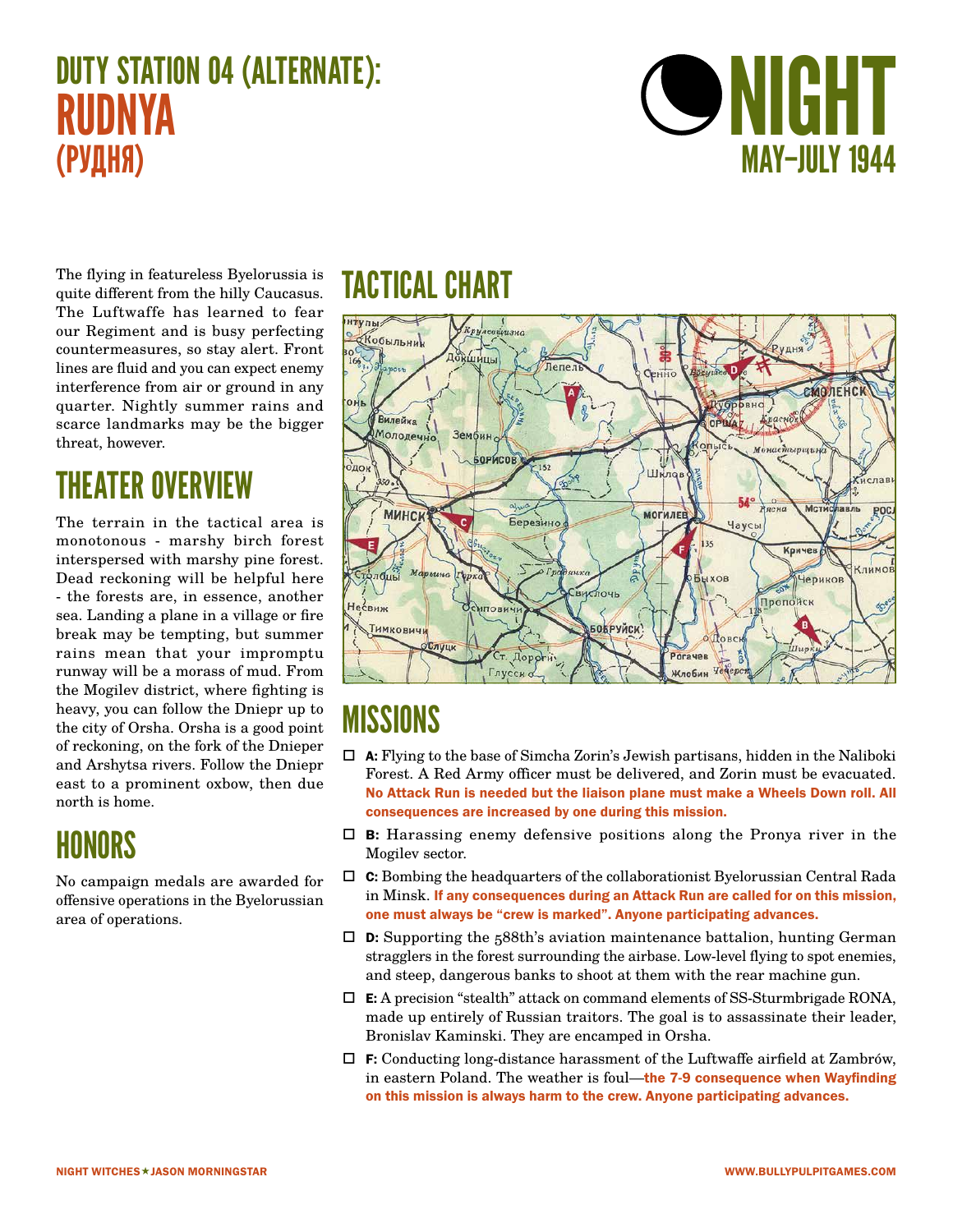# DUTY STATION 04 (ALTERNATE): RUDNYA (РУДНЯ)



Four months have passed since Peresyp'. The Regiment has been repositioned to support Operation Bagration and the liberation of Byelorussia. The Germans are not yet in full retreat but the writing is on the wall - you are going to Berlin. The Nazi monsters have been particularly cruel to Byelorussia, and they have sworn to burn down a village for every attack you make.

# LOGISTICS OVERVIEW

You are based close to Smolensk, which is a major supply hub through which men and materiel flow west to fuel the First Byelorussian Front. Your modest contribution to its success is amply supported with fuel, spares and fresh - if green - crews. Updated, higher horsepower Shvetsov engines are arriving now.

Adequate supplies: +0 to all Scrounge and Repair rolls.

# COMMAND STAFF

Regimental Commander

Chief of Staff

Regimental Politruk

Logistics & Training Officer

Deputy Politruk

**OTHERS** 

#### AIRBASE LAYOUT



#### **QUESTIONS**

- Who in the 588th has been quietly meeting every Sunday for a prayer group?
- How have the partisans that occasionally filter out of the woods been treated?
- What horrific rumor precedes them?
- What aspect of the accommodations at Rudnya is worse than any duty station thusfar?
- **How are the crossed runways, hacked out of the forest, positioned in relation** to the incongruous, tilting statue of Lenin? Where are the ten identical log buildings housing the 588th, and where are the enemies of the state who built them being kept? Where is the boggy stream that serves as a latrine amid clouds of mosquitoes?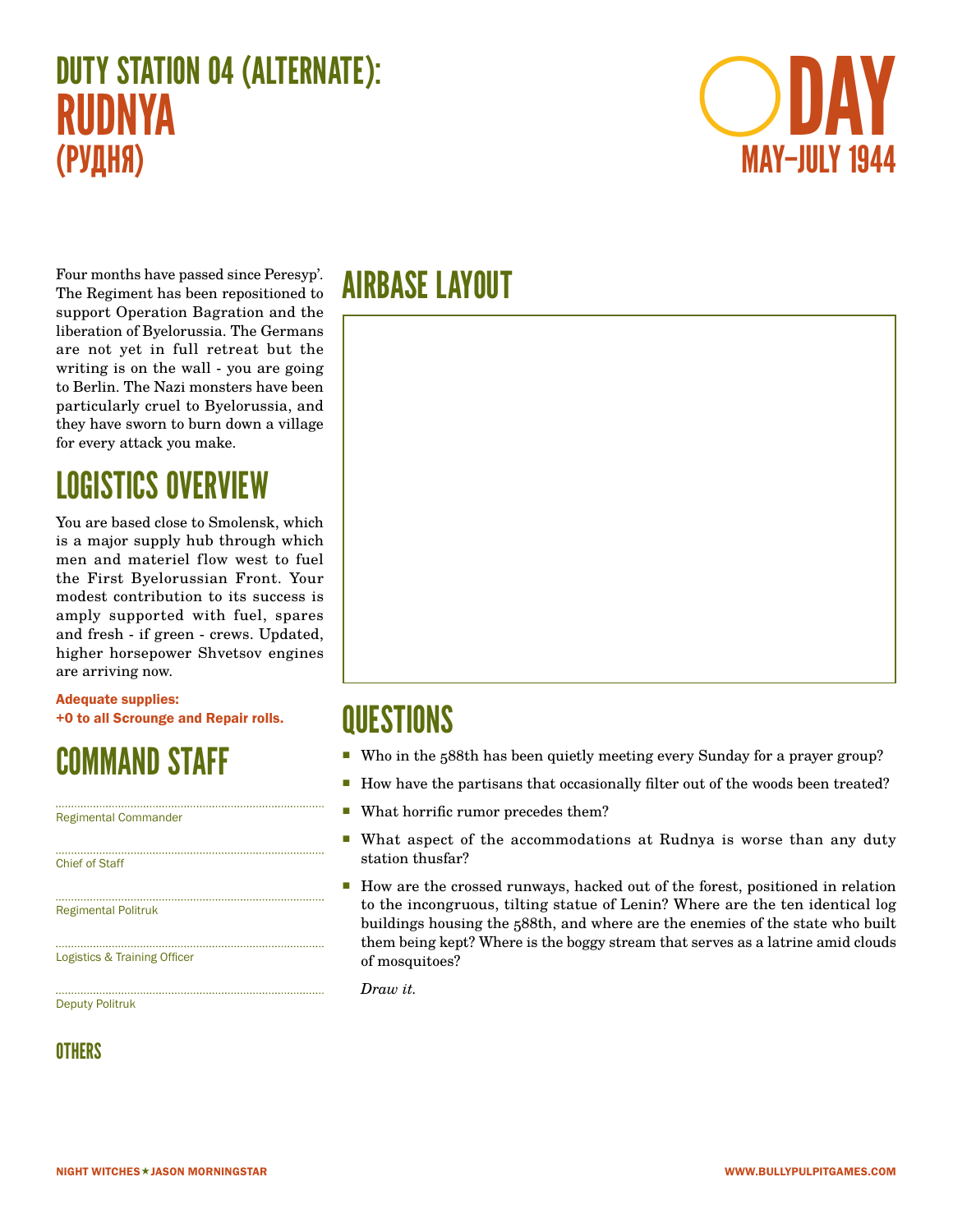# DUTY STATION 05: **ZAMBRÓW** (ЗАМБИЯ)



The operational pace begins to slow as the length and complexity of individual sorties increases. Here in Poland, flights of several hundred kilometers are suddenly routine. The Regiment can't hope to keep pace with the rapidlyadvancing front lines. We'll retrain for higher altitude flying and develop strategies for avoiding the new threat of night-hunting JU-87s.

# THEATER OVERVIEW

The northern portion of the tactical The operational area consists of the northern half of Poland. Along the Baltic it stretches from Szczecin to the massive natural harbor around Gdańsk to East Prussia. Below the coast lie the central lowlands, from Warsaw to Poznań, from the Oder River in the west to the Vistula and beyond to the east. It is by far the largest zone of tactical operations the 588th has yet been asked to handle. Navigators, longer missions will force you to rely on dead reckoning. The Nerew/Bug River, where it splits from the Vistula, is a good reference point. It flows east, and its southeast bend is 15 kilometers due south of Zambrów.

#### HONORS

Upon changing duty stations, all members of the 588th Regiment are awarded the Campaign Medal for the Liberation of Warsaw. This medal does not increase the +medals stat.



#### TACTICAL CHART



- $\Box$  A: Making a surprise attack on the heavily-defended German headquarters, IX Corps, Third Panzer Army, Army Group Center, at Poznań. Any plane damaged on this mission will not be able to return to the airbase. Anyone participating advances.
- $\Box$  **B:** Bombing an ammunition depot outside Grudziasz, in support of the First Belorussian Front. Depleting German supplies is vital and the Front is counting on you to deliver.
- $\Box$  **C:** Bombing the port of Gdańsk. German night-equipped JU-87 squadrons are specifically hunting Po-2s in the area and the greatest caution is urged. To reach this target, all planes will have to first endure Enemy Fire. Anyone participating advances.
- $\square$  **D:** Conducting the emergency medical evacuation of Colonel Franciszek Jóźwiak, chief of staff of Armia Ludowa, Poland's Communist resistance, from behind enemy lines. Leave the back seat free! This mission is at the limits of the Po-2's range—two Wayfinding rolls by the same navigator are needed to successfully locate the target.
- $\Box$  **E:** Harassing the German garrison at Chełmno. These troops are disorganized and no resistance is expected.
- $\Box$  **F:** Bombing the train station at Nasielsk, in support of the attack on Warsaw. Anticipate German fighter cover and possibly anti-aircraft artillery.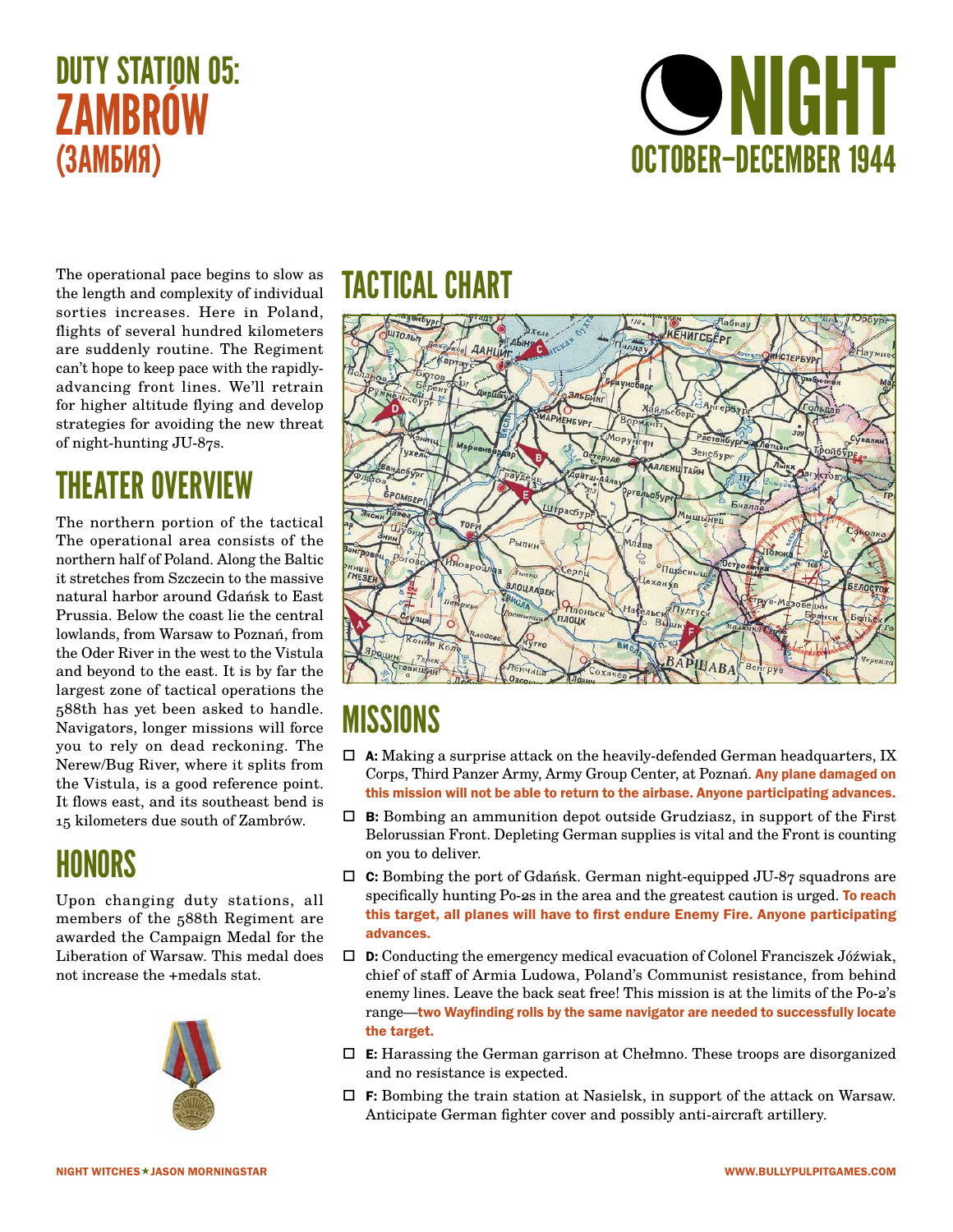# DUTY STATION 05: **7AMBROW** (ЗАМБИЯ)



A year has passed since Peresyp'. The airfield at Zambrów is being used by other units, leaving the 588th with a wheat field next door. The weather is cold and icy, and so is the attitude of the men flying flashier planes from improved runways. The competition to be the first to attack German soil in East Prussia is on everyone's lips.

#### LOGISTICS OVERVIEW

Supplies are catching up with the racing Red Army, and a tidal wave of materiel is rolling across Byelorussia, Ukraine and Poland. The Regiment can dip an eager hand into the flood and provision itself well. American lend-lease goods are showing up in quantity. Opportunities for graft abound. +1 ongoing for Scrounge and Repair at Zambrów.

#### COMMAND STAFF

Regimental Commander

Chief of Staff

Regimental Politruk

Logistics & Training Officer

Deputy Politruk

#### **OTHERS**

#### AIRBASE LAYOUT



#### **QUESTIONS**

- Which officer of the 588th came to Poland loaded with luxury goods?
- According to rumors, what lies just beyond the perimeter in the birch forest?
- Where is the actual airbase next door?
- Why has a lock been installed on the regimental chart case?
- How has a wheat field outside Zambrów been turned into an airfield? Where is the runway, and who cuts endless timber by day to harden it? Where are the barracks and command tents? What surprising source of shelter does Zambrów offer the regiment's planes? Where is the only place to get out of the endless freezing rain?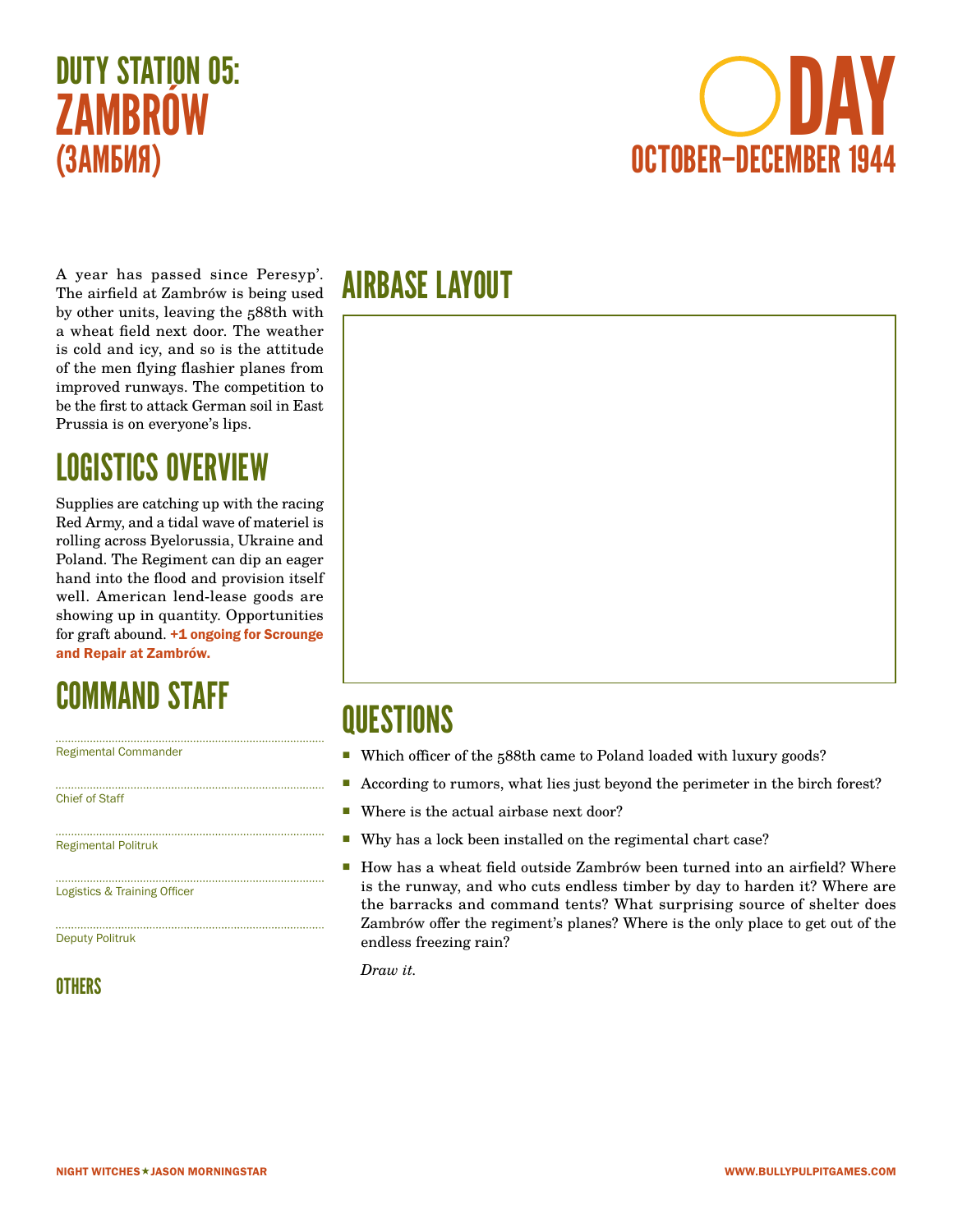# DUTY STATION 06: DUIT STATION US:<br>CHWASZCZYNO/BUCHHOLZ SANTO NIGHT

# MARCH–MAY 1945

Flying out of the grass field at Chwaszczyno feels like a return to the bad old days of 1942 and Trud Gornyaka. The Hitlerites are running like frightened dogs now and the longdistance sorties continue.

Buchholz is in the heart of hell— "To Berlin!" has been your rallying cry but now you are there, flying intensely dangerous missions against suicidally brave opponents.

# THEATER OVERVIEW

Western Poland and the stinking hole known as Germany that we are sweeping the Hitlerite rats back into are bisected by the Oder river, which forms a natural boundary and a good navigational reference point. The Baltic coast at the top of our tactical area can be followed east to the Hel Peninsula, Gdansk Bay, and eventually Chwaszczyno. The country below is utterly ruined. Certainly Berlin, eternally burning, is a prominent landmark from all points east. The villages of Eastern Germany are essentially flattened, but look for noteworthy church spires or the shells of factories.

#### HONORS

Upon completing the final mission or changing Duty Stations, the war ends. All members of the 588th Regiment are awarded the Campaign Medal for the Capture of Berlin and the Campaign Medal of Victory in the Great Patriotic War.



NIGHT WITCHES★JASON MORNINGSTAR WWW.BULLYPULPITGAMES.COM

# TACTICAL CHART



# **MISSIONS**

#### FIRST, FLYING OUT OF CHWASZCZYNO

- A: Dropping Propaganda leaflets on German troops massing to retreat across the front, from the Oder to the Baltic beaches west of Koszalin. No one can use the Vedomaya move on this mission. Each plane flies alone and must Wayfind alone. No Attack Run is needed.
- $\Box$  **B:** Harassing a resupply staging area for Army Group Vistula. Expect little resistance.
- $\Box$  C: The besieged but heavily defended "fortress city" of Königsberg. Only volunteers will fly this mission. To reach this target, all planes will have to first endure Enemy Fire. Anyone participating advances.

#### THEN, FLYING OUT OF BUCHHOLZ

- $\Box$  **D:** Repeated bombing of a Third Panzer Army fuel dump and supply depot at Pankow, minutes away. Expect heavy anti-aircraft fire. All of Berlin is ablaze and your planes can easily be seen in the fire-lit skies—the 7-9 consequence when Wayfinding on this mission is always Enemy Fire. Anyone participating advances.
- $\Box$  **E:** Long distance harassment of the German Ninth Army, trapped in the Halbe pocket south of Berlin. No one can use the Vedomaya move on this mission, and damaged planes cannot return to Buchholz.
- $\Box$  F: Headquarters of Verteidigungsbereich Swinemünde, a knot of Nazi dead-enders who will fight to the last.